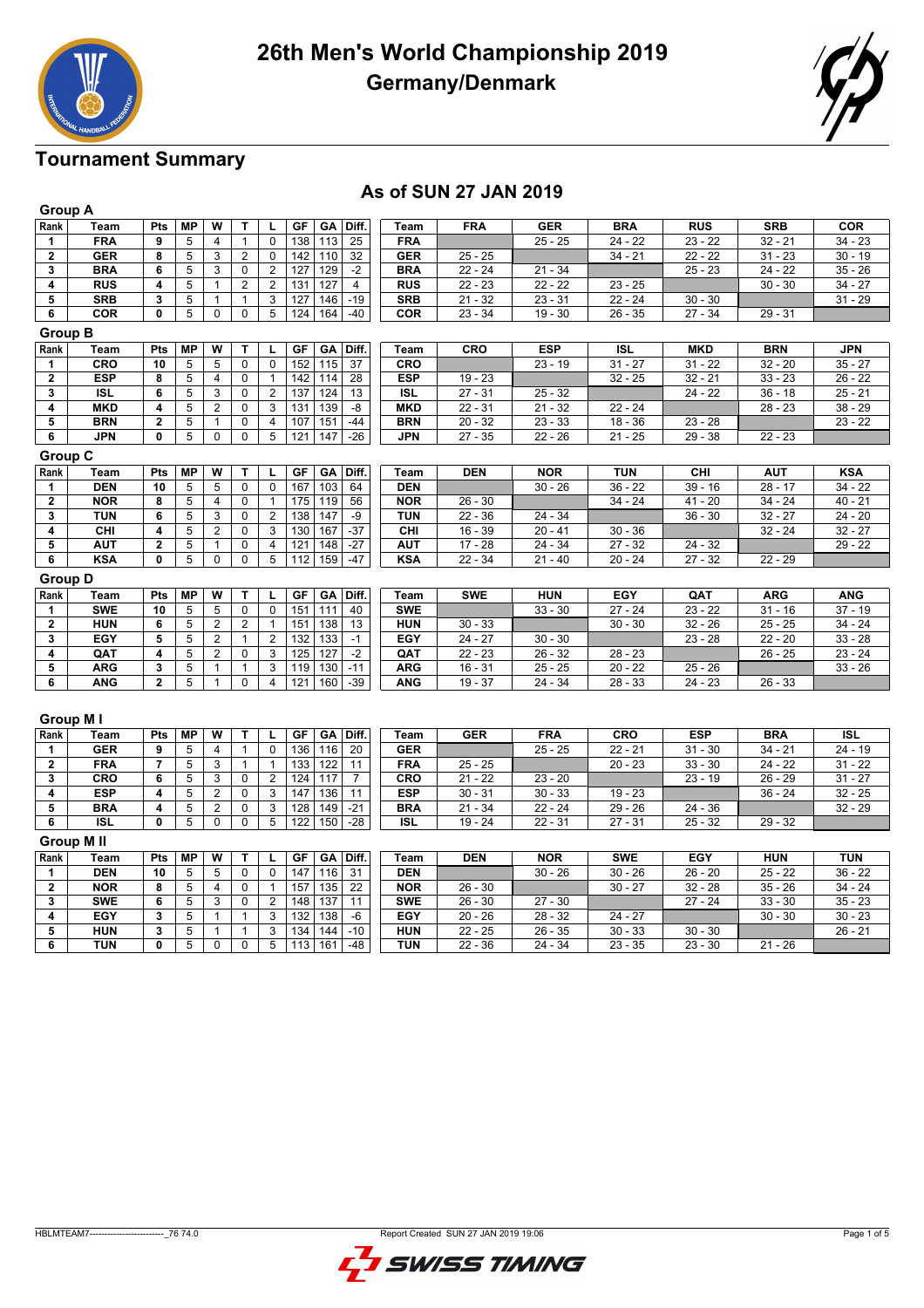

### **Tournament Summary**

| <b>Classification</b> |                                                    |                                                                                                                                                          |                                                                                                                                                                                        |                                  |                                                                            |                                                                            |  |  |  |
|-----------------------|----------------------------------------------------|----------------------------------------------------------------------------------------------------------------------------------------------------------|----------------------------------------------------------------------------------------------------------------------------------------------------------------------------------------|----------------------------------|----------------------------------------------------------------------------|----------------------------------------------------------------------------|--|--|--|
| Date                  | <b>Start</b><br>Time                               | Teams                                                                                                                                                    | Phase                                                                                                                                                                                  | Match<br>No.                     | Location                                                                   | Result                                                                     |  |  |  |
| SAT 19 JAN            | 13:00<br>13:00<br>15:30<br>15:30<br>18:00<br>20:30 | RUS -<br>MKD<br>COR -<br><b>JPN</b><br>CHI-<br>QAT<br>KSA - ANG<br><b>SRB</b><br>- BRN<br>ARG<br>AUT -                                                   | President's Cup Place 13-16<br>President's Cup Place 21-24<br>President's Cup Place 13-16<br>President's Cup Place 21-24<br>President's Cup Place 17-20<br>President's Cup Place 17-20 | 61<br>67<br>62<br>68<br>69<br>70 | Cologne<br>Copenhagen<br>Cologne<br>Copenhagen<br>Copenhagen<br>Copenhagen | $30 - 28$<br>$27 - 25$<br>$27 - 37$<br>$34 - 29$<br>$32 - 27$<br>$22 - 24$ |  |  |  |
| SUN 20 JAN            | 13:00<br>13:00<br>15:30<br>15:30<br>18:00<br>20:30 | <b>MKD</b><br><b>CHI</b><br>$\sim$<br><b>JPN</b><br>$\sim$<br><b>ANG</b><br>$\sim$<br>QAT<br><b>RUS</b><br>COR - KSA<br><b>BRN</b><br>- AUT<br>SRB - ARG | President's Cup Place 15-16<br>President's Cup Place 23-24<br>President's Cup Place 13-14<br>President's Cup Place 21-22<br>President's Cup Place 19-20<br>President's Cup Place 17-18 | 71<br>77<br>72<br>78<br>79<br>80 | Cologne<br>Copenhagen<br>Cologne<br>Copenhagen<br>Copenhagen<br>Copenhagen | $32 - 30$<br>$29 - 32$<br>$28 - 34$<br>$26 - 27$<br>$27 - 29$<br>$28 - 30$ |  |  |  |
| FRI 25 JAN            | 17:30<br>20:30                                     | <b>FRA</b><br>DEN -<br>GER -<br><b>NOR</b>                                                                                                               | Semi-final<br>Semi-final                                                                                                                                                               | 92<br>91                         | Hamburg<br>Hamburg                                                         | $38 - 30$<br>$25 - 31$                                                     |  |  |  |
| SAT 26 JAN            | 17:30<br>20:30                                     | EGY<br><b>ESP</b><br>$\sim$<br>CRO - SWE                                                                                                                 | Placement 7th-8th Place<br>Placement 5th-6th Place                                                                                                                                     | 93<br>94                         | Herning<br>Herning                                                         | $36 - 31$<br>$28 - 34$                                                     |  |  |  |
| SUN 27 JAN            | 14:30<br>17:30                                     | GER - FRA<br>NOR -<br><b>DEN</b>                                                                                                                         | <b>Bronze Medal Match</b><br>Final                                                                                                                                                     | 95<br>96                         | Herning<br>Herning                                                         | $25 - 26$<br>$22 - 31$                                                     |  |  |  |
| <b>Semifinals</b>     |                                                    | <b>Final</b>                                                                                                                                             |                                                                                                                                                                                        |                                  |                                                                            | <b>Final Standings</b>                                                     |  |  |  |
|                       |                                                    |                                                                                                                                                          |                                                                                                                                                                                        | Medal                            | Rank                                                                       | Team                                                                       |  |  |  |
| <b>GER - 25</b>       |                                                    |                                                                                                                                                          |                                                                                                                                                                                        | Gold                             | 1                                                                          | <b>DEN - Denmark</b>                                                       |  |  |  |
|                       |                                                    |                                                                                                                                                          |                                                                                                                                                                                        | Silver<br><b>Bronze</b>          | $\mathbf{2}$<br>3                                                          | <b>NOR - Norway</b><br>FRA - France                                        |  |  |  |
|                       |                                                    |                                                                                                                                                          |                                                                                                                                                                                        |                                  | 4                                                                          | <b>GER</b> - Germany                                                       |  |  |  |
| GameNo 91, 25 JAN     |                                                    | <b>NOR - 22</b>                                                                                                                                          |                                                                                                                                                                                        |                                  | 5<br>6                                                                     | <b>SWE - Sweden</b><br><b>CRO - Croatia</b>                                |  |  |  |
|                       |                                                    |                                                                                                                                                          |                                                                                                                                                                                        |                                  | 7                                                                          | ESP - Spain                                                                |  |  |  |
| <b>NOR - 31</b>       |                                                    |                                                                                                                                                          |                                                                                                                                                                                        |                                  | 8                                                                          | EGY - Egypt                                                                |  |  |  |
|                       |                                                    |                                                                                                                                                          |                                                                                                                                                                                        |                                  | 9<br>10                                                                    | <b>BRA - Brazil</b><br><b>HUN - Hungary</b>                                |  |  |  |
|                       |                                                    | GameNo 96, 27 JAN                                                                                                                                        | <b>DEN - Gold</b>                                                                                                                                                                      |                                  | 11                                                                         | <b>ISL</b> - Iceland                                                       |  |  |  |
|                       |                                                    |                                                                                                                                                          | <b>NOR - Silver</b>                                                                                                                                                                    |                                  | 12                                                                         | <b>TUN - Tunisia</b>                                                       |  |  |  |
| <b>DEN - 38</b>       |                                                    |                                                                                                                                                          |                                                                                                                                                                                        |                                  | 13<br>14                                                                   | QAT - Qatar<br><b>RUS - Russian Federation</b>                             |  |  |  |
|                       |                                                    |                                                                                                                                                          |                                                                                                                                                                                        |                                  | 15                                                                         | <b>MKD - FYR Macedonia</b>                                                 |  |  |  |
|                       |                                                    |                                                                                                                                                          |                                                                                                                                                                                        |                                  | 16                                                                         | CHI - Chile                                                                |  |  |  |
| GameNo 92, 25 JAN     |                                                    | <b>DEN - 31</b>                                                                                                                                          |                                                                                                                                                                                        |                                  | 17<br>18                                                                   | <b>ARG</b> - Argentina<br><b>SRB - Serbia</b>                              |  |  |  |
|                       |                                                    |                                                                                                                                                          |                                                                                                                                                                                        |                                  | 19                                                                         | <b>AUT - Austria</b>                                                       |  |  |  |
| <b>FRA - 30</b>       |                                                    |                                                                                                                                                          |                                                                                                                                                                                        |                                  | 20<br>21                                                                   | <b>BRN</b> - Bahrain<br><b>KSA - Saudi Arabia</b>                          |  |  |  |
|                       |                                                    | <b>Bronze Medal Match</b>                                                                                                                                |                                                                                                                                                                                        |                                  | 22                                                                         | <b>COR - Korea</b>                                                         |  |  |  |
|                       |                                                    |                                                                                                                                                          |                                                                                                                                                                                        |                                  | 23<br>24                                                                   | ANG - Angola<br>JPN - Japan                                                |  |  |  |
|                       |                                                    | <b>GER - 25</b>                                                                                                                                          |                                                                                                                                                                                        |                                  |                                                                            |                                                                            |  |  |  |
|                       |                                                    | GameNo 95, 27 JAN                                                                                                                                        | FRA - Bronze                                                                                                                                                                           |                                  |                                                                            |                                                                            |  |  |  |
|                       |                                                    | <b>FRA - 26</b>                                                                                                                                          | GER - 4th                                                                                                                                                                              |                                  |                                                                            |                                                                            |  |  |  |
|                       |                                                    |                                                                                                                                                          |                                                                                                                                                                                        |                                  |                                                                            |                                                                            |  |  |  |
|                       |                                                    | <b>Classification 5th/6th Place</b>                                                                                                                      |                                                                                                                                                                                        |                                  |                                                                            |                                                                            |  |  |  |
|                       |                                                    | <b>CRO - 28</b>                                                                                                                                          |                                                                                                                                                                                        |                                  |                                                                            |                                                                            |  |  |  |
|                       |                                                    |                                                                                                                                                          |                                                                                                                                                                                        |                                  |                                                                            |                                                                            |  |  |  |
|                       |                                                    | GameNo 94, 26 JAN                                                                                                                                        | SWE - 5th<br>CRO - 6th                                                                                                                                                                 |                                  |                                                                            |                                                                            |  |  |  |
|                       |                                                    | <b>SWE - 34</b>                                                                                                                                          |                                                                                                                                                                                        |                                  |                                                                            |                                                                            |  |  |  |
|                       |                                                    | <b>Classification 7th/8th Place</b>                                                                                                                      |                                                                                                                                                                                        |                                  |                                                                            |                                                                            |  |  |  |
|                       |                                                    | <b>ESP - 36</b>                                                                                                                                          |                                                                                                                                                                                        |                                  |                                                                            |                                                                            |  |  |  |
|                       |                                                    |                                                                                                                                                          |                                                                                                                                                                                        |                                  |                                                                            |                                                                            |  |  |  |
|                       |                                                    | GameNo 93, 26 JAN                                                                                                                                        | ESP-7th<br>$EGY - 8th$                                                                                                                                                                 |                                  |                                                                            |                                                                            |  |  |  |
|                       |                                                    | EGY - 31                                                                                                                                                 |                                                                                                                                                                                        |                                  |                                                                            |                                                                            |  |  |  |
|                       |                                                    |                                                                                                                                                          |                                                                                                                                                                                        |                                  |                                                                            |                                                                            |  |  |  |

HBLMTEAM7-------------------------\_76 74.0 Report Created SUN 27 JAN 2019 19:06

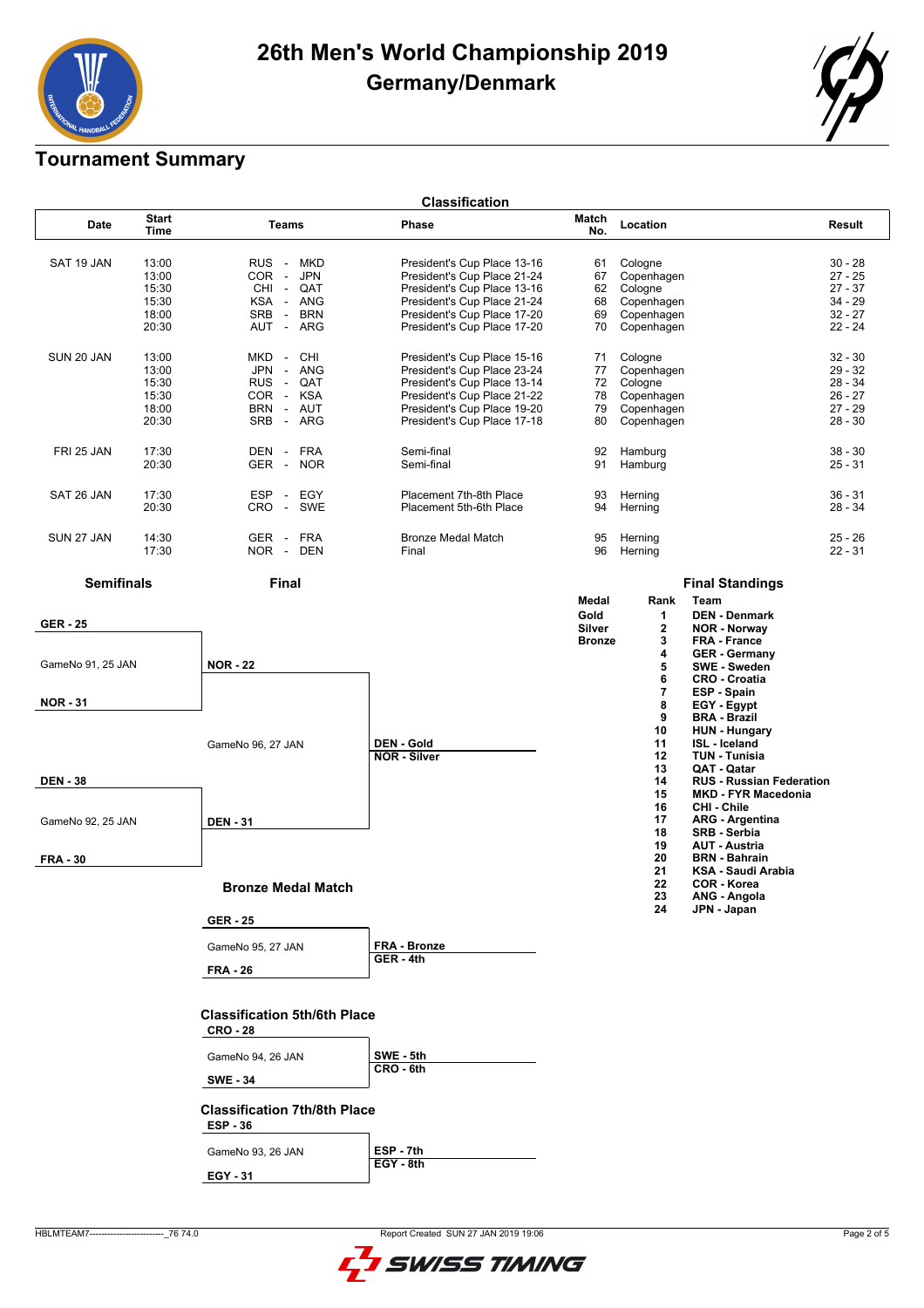



#### **Tournament Summary**



**ANG - 29**

GameNo 68, 19 JAN

**KSA - 27**

**JPN - 29**

**ANG - 32**

GameNo 77, 20 JAN **ANG - 23th**

**JPN - 24th**

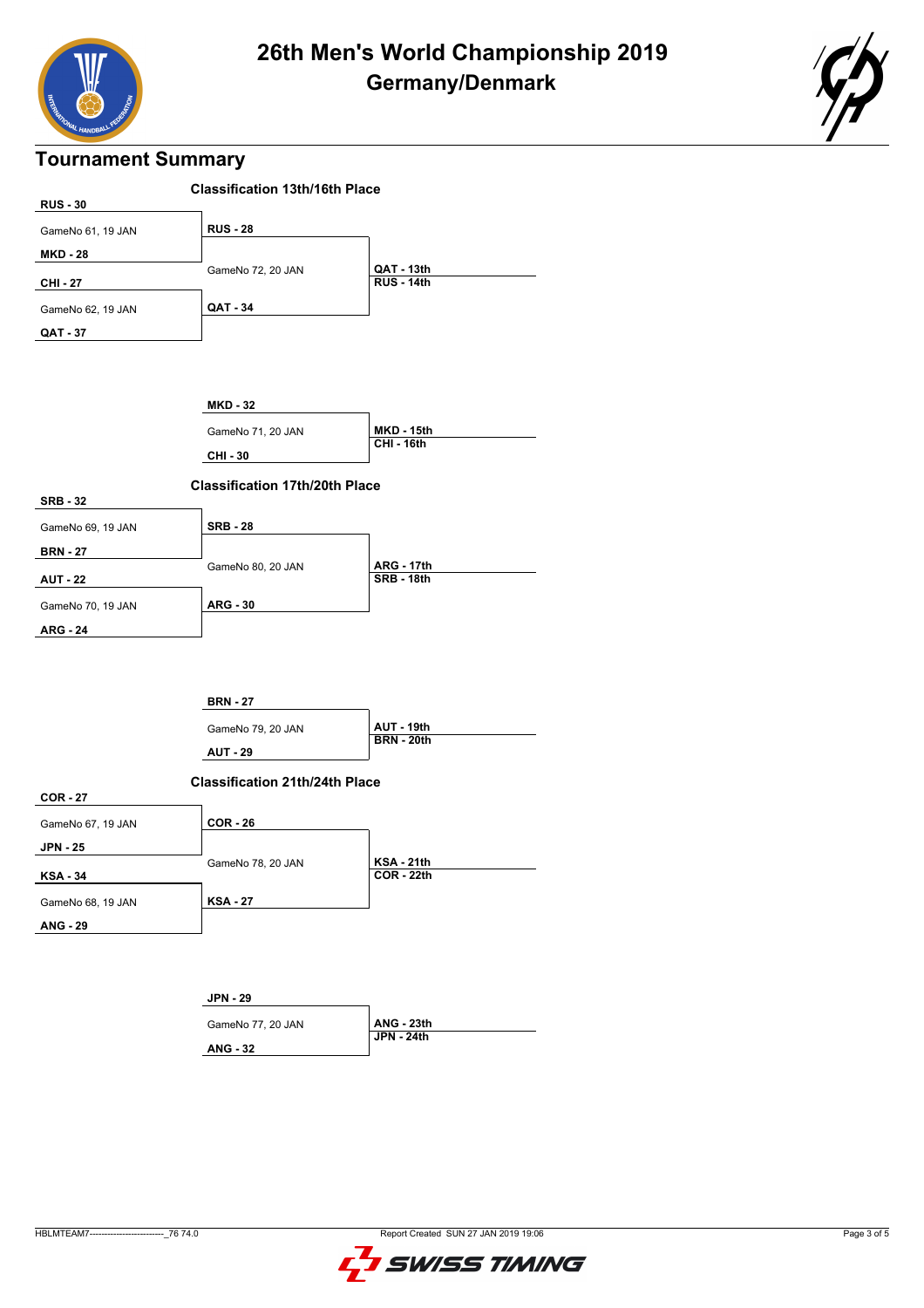

### **Tournament Summary**

#### **As of SUN 27 JAN 2019**

**Match Results**

|            | Date Start Time | Teams            | Phase                       | Match<br>No.   | Result    |           | Half-time 2nd Half | 1st Extra<br>time | 2nd Extra<br>time | 7m shoot-<br>out |
|------------|-----------------|------------------|-----------------------------|----------------|-----------|-----------|--------------------|-------------------|-------------------|------------------|
| THU 10 JAN | 18:15           | COR-GER          | Preliminary Round - Group A | -1             | $19 - 30$ | $10 - 17$ | $9 - 13$           |                   |                   |                  |
|            | 20:15           | CHI-DEN          | Preliminary Round - Group C | 2              | $16 - 39$ | $4 - 22$  | $12 - 17$          |                   |                   |                  |
| FRI 11 JAN | 15:30           | JPN - MKD        | Preliminary Round - Group B | 5              | $29 - 38$ | $13 - 18$ | $16 - 20$          |                   |                   |                  |
|            | 15:30           | ANG - QAT        | Preliminary Round - Group D | 10             | $24 - 23$ | $12 - 8$  | $12 - 15$          |                   |                   |                  |
|            | 18:00           | SRB-RUS          | Preliminary Round - Group A | 3              | $30 - 30$ | $16 - 16$ | $14 - 14$          |                   |                   |                  |
|            | 18:00           | <b>ISL-CRO</b>   | Preliminary Round - Group B | 6              | $27 - 31$ | $14 - 16$ | $13 - 15$          |                   |                   |                  |
|            | 18:00           | <b>KSA-AUT</b>   | Preliminary Round - Group C | 8              | $22 - 29$ | $9 - 15$  | $13 - 14$          |                   |                   |                  |
|            | 18:00           | ARG - HUN        | Preliminary Round - Group D | 11             | $25 - 25$ | $10 - 13$ | $15 - 12$          |                   |                   |                  |
|            | 20:30           | <b>BRA - FRA</b> | Preliminary Round - Group A | 4              | $22 - 24$ | $13 - 16$ | $9 - 8$            |                   |                   |                  |
|            | 20:30           | <b>BRN - ESP</b> | Preliminary Round - Group B | $\overline{7}$ | $23 - 33$ | $11 - 16$ | $12 - 17$          |                   |                   |                  |
|            | 20:30           | TUN - NOR        | Preliminary Round - Group C | 9              | 24 - 34   | $13 - 18$ | $11 - 16$          |                   |                   |                  |
|            | 20:30           | EGY - SWE        | Preliminary Round - Group D | 12             | $24 - 27$ | $11 - 13$ | $13 - 14$          |                   |                   |                  |
| SAT 12 JAN | 15:00           | AUT - CHI        | Preliminary Round - Group C | 16             | 24 - 32   | 15 - 14   | $9 - 18$           |                   |                   |                  |
|            | 15:30           | RUS - COR        | Preliminary Round - Group A | 13             | $34 - 27$ | 20 - 13   | $14 - 14$          |                   |                   |                  |
|            | 17:30           | <b>NOR-KSA</b>   | Preliminary Round - Group C | 17             | $40 - 21$ | $20 - 10$ | $20 - 11$          |                   |                   |                  |
|            | 18:15           | <b>GER-BRA</b>   | Preliminary Round - Group A | 14             | $34 - 21$ | $15 - 8$  | $19 - 13$          |                   |                   |                  |
|            | 20:15           | DEN - TUN        | Preliminary Round - Group C | 18             | $36 - 22$ | $19 - 10$ | $17 - 12$          |                   |                   |                  |
|            | 20:30           | FRA - SRB        | Preliminary Round - Group A | 15             | $32 - 21$ | $15 - 12$ | $17 - 9$           |                   |                   |                  |
| SUN 13 JAN | 14:00           | MKD-BRN          | Preliminary Round - Group B | 19             | $28 - 23$ | $12 - 8$  | $16 - 15$          |                   |                   |                  |
|            | 15:30           | QAT-EGY          | Preliminary Round - Group D | 22             | $28 - 23$ | $15 - 12$ | $13 - 11$          |                   |                   |                  |
|            | 16:30           | CRO-JPN          | Preliminary Round - Group B | 20             | $35 - 27$ | $18 - 13$ | $17 - 14$          |                   |                   |                  |
|            | 18:00           | <b>HUN - ANG</b> | Preliminary Round - Group D | 23             | 34 - 24   | $18 - 8$  | $16 - 16$          |                   |                   |                  |
|            | 19:00           | ESP-ISL          | Preliminary Round - Group B | 21             | $32 - 25$ | $19 - 14$ | $13 - 11$          |                   |                   |                  |
|            | 20:30           | SWE-ARG          | Preliminary Round - Group D | 24             | $31 - 16$ | $15 - 10$ | $16 - 6$           |                   |                   |                  |
| MON 14 JAN | 15:00           | TUN - CHI        | Preliminary Round - Group C | 31             | $36 - 30$ | 18 - 15   | $18 - 15$          |                   |                   |                  |
|            | 15:30           | SRB-BRA          | Preliminary Round - Group A | 25             | $22 - 24$ | $11 - 14$ | $11 - 10$          |                   |                   |                  |
|            | 15:30           | <b>ISL-BRN</b>   | Preliminary Round - Group B | 28             | $36 - 18$ | $16 - 10$ | $20 - 8$           |                   |                   |                  |
|            | 15:30           | HUN - QAT        | Preliminary Round - Group D | 34             | $32 - 26$ | 16 - 11   | $16 - 15$          |                   |                   |                  |
|            | 17:30           | NOR-AUT          | Preliminary Round - Group C | 32             | $34 - 24$ | $16 - 13$ | $18 - 11$          |                   |                   |                  |
|            | 18:00           | RUS - GER        | Preliminary Round - Group A | 26             | $22 - 22$ | $10 - 12$ | $12 - 10$          |                   |                   |                  |
|            | 18:00           | CRO - MKD        | Preliminary Round - Group B | 29             | $31 - 22$ | $16 - 11$ | $15 - 11$          |                   |                   |                  |
|            | 18:00           | ARG - EGY        | Preliminary Round - Group D | 35             | $20 - 22$ | $9 - 8$   | $11 - 14$          |                   |                   |                  |
|            | 20:15           | DEN - KSA        | Preliminary Round - Group C | 33             | $34 - 22$ | $17 - 11$ | $17 - 11$          |                   |                   |                  |
|            | 20:30           | FRA - COR        | Preliminary Round - Group A | 27             | $34 - 23$ | $17 - 16$ | $17 - 7$           |                   |                   |                  |
|            | 20:30           | ESP-JPN          | Preliminary Round - Group B | 30             | $26 - 22$ | $10 - 11$ | $16 - 11$          |                   |                   |                  |
|            | 20:30           | SWE-ANG          | Preliminary Round - Group D | 36             | 37 - 19   | 19 - 14   | $18 - 5$           |                   |                   |                  |
| TUE 15 JAN | 15:30           | RUS - BRA        | Preliminary Round - Group A | 37             | $23 - 25$ | $10 - 15$ | $13 - 10$          |                   |                   |                  |
|            | 16:15           | <b>KSA-TUN</b>   | Preliminary Round - Group C | 40             | $20 - 24$ | $8 - 12$  | $12 - 12$          |                   |                   |                  |
|            | 18:00           | COR-SRB          | Preliminary Round - Group A | 38             | $29 - 31$ | $16 - 14$ | $13 - 17$          |                   |                   |                  |
|            | 18:30           | NOR-CHI          | Preliminary Round - Group C | 41             | $41 - 20$ | 21 - 12   | $20 - 8$           |                   |                   |                  |
|            | 20:30           | <b>GER-FRA</b>   | Preliminary Round - Group A | 39             | $25 - 25$ | $12 - 10$ | $13 - 15$          |                   |                   |                  |
|            | 20:45           | <b>AUT - DEN</b> | Preliminary Round - Group C | 42             | $17 - 28$ | $8 - 11$  | $9 - 17$           |                   |                   |                  |
| WED 16 JAN | 15:30           | JPN - ISL        | Preliminary Round - Group B | 43             | $21 - 25$ | $12 - 13$ | $9 - 12$           |                   |                   |                  |
|            | 15:30           | ANG - ARG        | Preliminary Round - Group D | 46             | $26 - 33$ | $12 - 17$ | 14 - 16            |                   |                   |                  |
|            | 18:00           | CRO - BRN        | Preliminary Round - Group B | 44             | $32 - 20$ | $19 - 9$  | $13 - 11$          |                   |                   |                  |
|            | 18:00           | HUN - EGY        | Preliminary Round - Group D | 47             | $30 - 30$ | $14 - 14$ | $16 - 16$          |                   |                   |                  |
|            | 20:30           | MKD-ESP          | Preliminary Round - Group B | 45             | $21 - 32$ | $12 - 13$ | $9 - 19$           |                   |                   |                  |
|            | 20:30           | QAT - SWE        | Preliminary Round - Group D | 48             | $22 - 23$ | $11 - 10$ | $11 - 13$          |                   |                   |                  |
| THU 17 JAN | 15:00           | CHI-KSA          | Preliminary Round - Group C | 55             | $32 - 27$ | $21 - 13$ | $11 - 14$          |                   |                   |                  |
|            | 15:30           | BRA-COR          | Preliminary Round - Group A | 49             | $35 - 26$ | $18 - 10$ | $17 - 16$          |                   |                   |                  |
|            | 15:30           | BRN - JPN        | Preliminary Round - Group B | 52             | $23 - 22$ | $10 - 9$  | $13 - 13$          |                   |                   |                  |
|            | 15:30           | EGY-ANG          | Preliminary Round - Group D | 58             | $33 - 28$ | $19 - 12$ | $14 - 16$          |                   |                   |                  |
|            | 17:30           | <b>AUT - TUN</b> | Preliminary Round - Group C | 56             | $27 - 32$ | $14 - 18$ | $13 - 14$          |                   |                   |                  |
|            | 18:00           | <b>GER-SRB</b>   | Preliminary Round - Group A | 50             | $31 - 23$ | $16 - 12$ | $15 - 11$          |                   |                   |                  |
|            | 18:00           | MKD-ISL          | Preliminary Round - Group B | 53             | $22 - 24$ | $13 - 11$ | $9 - 13$           |                   |                   |                  |
|            | 18:00           | QAT - ARG        | Preliminary Round - Group D | 59             | $26 - 25$ | $16 - 13$ | $10 - 12$          |                   |                   |                  |
|            | 20:15           | DEN-NOR          | Preliminary Round - Group C | 57             | $30 - 26$ | $17 - 14$ | $13 - 12$          |                   |                   |                  |
|            | 20:30           | FRA - RUS        | Preliminary Round - Group A | 51             | $23 - 22$ | $12 - 12$ | $11 - 10$          |                   |                   |                  |
|            | 20:30           | ESP-CRO          | Preliminary Round - Group B | 54             | $19 - 23$ | $10 - 13$ | $9 - 10$           |                   |                   |                  |
|            | 20:30           | SWE-HUN          | Preliminary Round - Group D | 60             | $33 - 30$ | $16 - 15$ | $17 - 15$          |                   |                   |                  |

HBLMTEAM7-------------------------\_76 74.0 Report Created SUN 27 JAN 2019 19:06